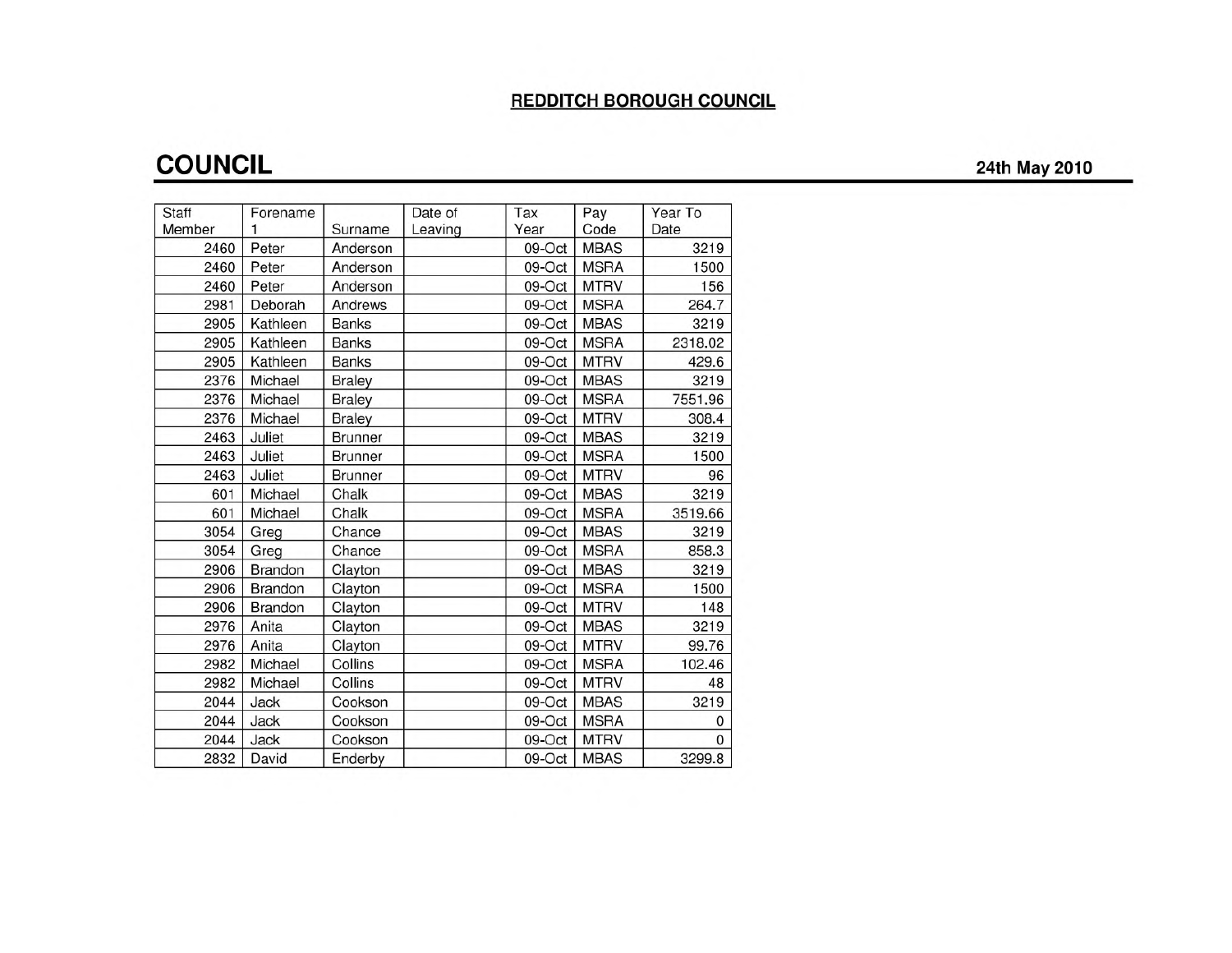### **REDDITCH BOROUGH COUNCIL**

# **COUNCIL 24th May <sup>2010</sup>**

| 2832 | David   | Enderby      |           | 09-Oct | <b>MTRV</b> | 1413.2       |
|------|---------|--------------|-----------|--------|-------------|--------------|
| 2133 | John    | Field        | 10-Mar-10 | 09-Oct | <b>MBAS</b> | 3219         |
| 2133 | John    | Field        | 10-Mar-10 | 09-Oct | <b>MSRA</b> | 214.66       |
| 2133 | John    | Field        | 10-Mar-10 | 09-Oct | <b>MTRV</b> | <sup>0</sup> |
| 2186 | Andrew  | Fry          |           | 09-Oct | <b>MBAS</b> | 3219         |
| 2186 | Andrew  | Fry          |           | 09-Oct | <b>MSRA</b> | $\Omega$     |
| 2465 | Carole  | Gandy        |           | 09-Oct | <b>MBAS</b> | 3219         |
| 2465 | Carole  | Gandy        |           | 09-Oct | <b>MSRA</b> | 8454         |
| 2465 | Carole  | Gandy        |           | 09-Oct | <b>MTRV</b> | 393.2        |
| 2466 | Malcolm | Hall         |           | 09-Oct | <b>MBAS</b> | 3219         |
| 2466 | Malcolm | Hall         |           | 09-Oct | <b>MSRA</b> | 1171.64      |
| 2466 | Malcolm | Hall         |           | 09-Oct | <b>MTRV</b> | 79.2         |
| 99   | William | Hartnett     |           | 09-Oct | <b>MBAS</b> | 3219         |
| 99   | William | Hartnett     |           | 09-Oct | <b>MSRA</b> | 2888.34      |
| 99   | William | Hartnett     |           | 09-Oct | <b>MTRV</b> | 40.64        |
| 2135 | Nigel   | Hicks        |           | 09-Oct | <b>MBAS</b> | 3219         |
| 2135 | Nigel   | <b>Hicks</b> |           | 09-Oct | <b>MSRA</b> | 858.3        |
| 2135 | Nigel   | <b>Hicks</b> |           | 09-Oct | <b>MTRV</b> | 122.4        |
| 2590 | Peter   | Hill         |           | 09-Oct | <b>MTRV</b> | 0            |
| 3055 | Gay     | Hopkins      |           | 09-Oct | <b>MBAS</b> | 3219         |
| 3055 | Gay     | Hopkins      |           | 09-Oct | <b>MSRA</b> | $\Omega$     |
| 3055 | Gay     | Hopkins      |           | 09-Oct | <b>MTRV</b> | 193.52       |
| 2468 | David   | Hunt         |           | 09-Oct | <b>MBAS</b> | 3219         |
| 2468 | David   | Hunt         |           | 09-Oct | <b>MSRA</b> | $\Omega$     |
| 2468 | David   | Hunt         |           | 09-Oct | <b>MTRV</b> | 146.48       |
| 2907 | Robin   | King         |           | 09-Oct | <b>MBAS</b> | 3219         |
| 2907 | Robin   | King         |           | 09-Oct | <b>MSRA</b> | 958.44       |
| 2907 | Robin   | King         |           | 09-Oct | <b>MTRV</b> | $\Omega$     |
| 2908 | Wanda   | King         |           | 09-Oct | <b>MBAS</b> | 3219         |
| 2908 | Wanda   | King         |           | 09-Oct | <b>MTRV</b> | 0            |